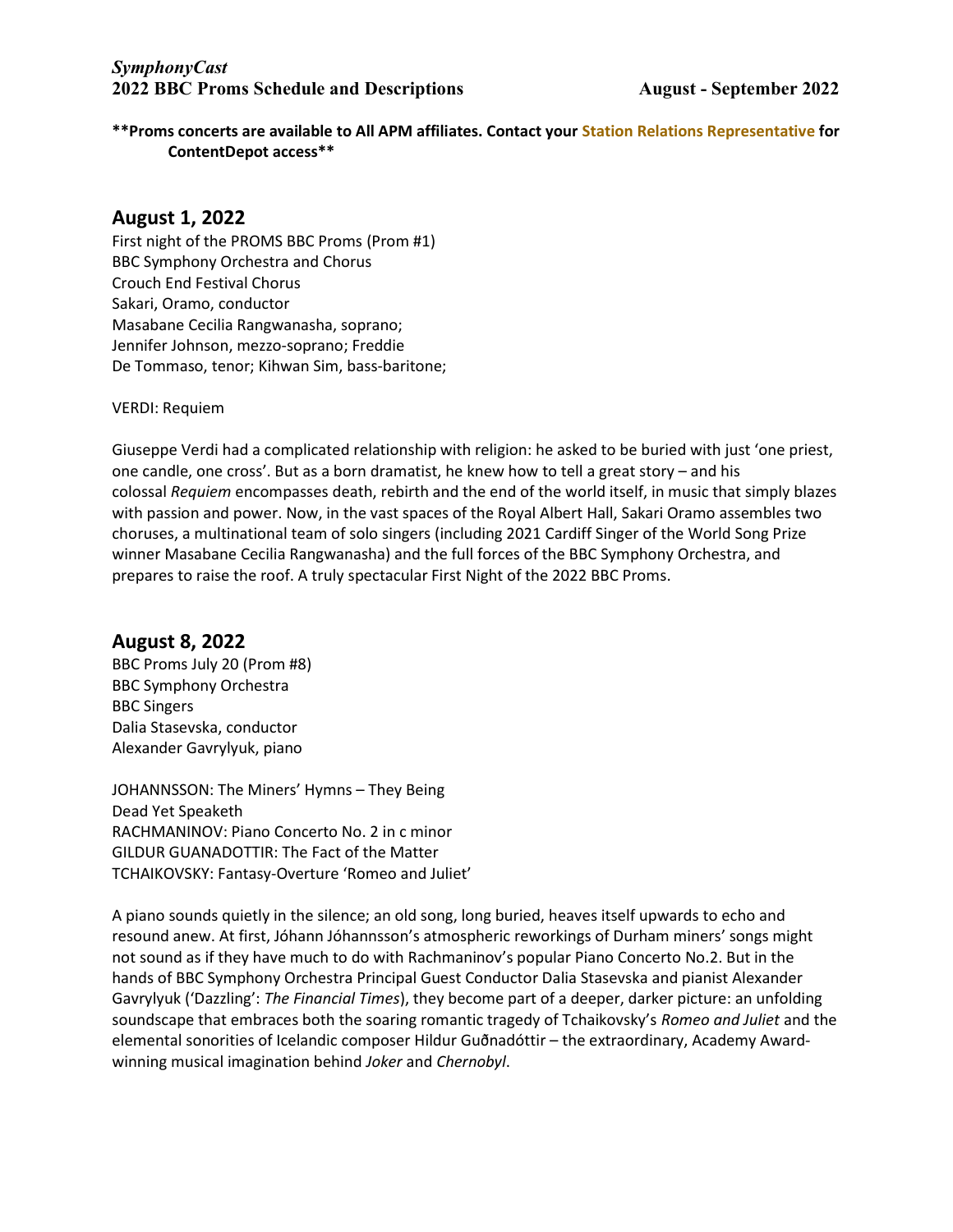## August 15, 2022

BBC Proms July 21 (Prom #9) BBC National Orchestra of Wales Ariane Matiakh, conductor Catrin Finch, harp

RAVEL: Sheherazade – ouverture de feerie SALLY BEAMISH: Hive RIMSKY-KORSAKOV: Scheherazade

For composers in the 19th century, the pages of the One Thousand and One Nights were a portal to a new imaginative world: a place where fantastic stories and exotic images inspired sounds more sensuous, more colourful and more magical than anything that had been heard before. Ravel and Rimsky-Korsakov both drew inspiration from the tales of the beautiful Scheherazade, and both created music that lets a full symphony orchestra weave pure enchantment: a glorious showcase for the BBC National Orchestra of Wales and its charismatic French guest conductor Ariane Matiakh. Sally Beamish, meanwhile, finds stories closer to home, in a beehive-inspired premiere for 'Queen of Harps' Catrin Finch.

## August 22, 2022

BBC Proms August 6 (Prom #27) National Youth Orchestra of Great Britain Andrew Gourlay, conductor Simone Dinnerstein, piano

DANNY ELFMAN: Wunderkammer GERSHWIN: Rhapsody in Blue (orch. Grofe) RAVEL: Daphnis et Chloe

'I think and feel in sounds,' said Maurice Ravel. So, when he wrote his ballet Daphnis and Chloe, he created a sumptuous musical panorama in which you can hear every drop of dew, every flurry of birdsong and every ray of glittering light. Sounds thrilling? Now hear it performed by the 'world's greatest orchestra of teenagers' – playing with an energy and joy that make even the Royal Albert Hall feel a bit on the small side. The National Youth Orchestra of Great Britain's annual Prom is always a highlight of the season, and tonight its 150-plus players are working on a cinematic scale: Simone Dinnerstein performs Gershwin's Rhapsody in Blue, and there's a spectacular, specially commissioned opener from Hollywood legend Danny Elfman.

## August 29, 2022

BBC Proms August 9 (Prom #31) Ulster Orchestra Daniele Rustioni, conductor Louise Alder, soprano

WAGNER: Tannhauser – Overture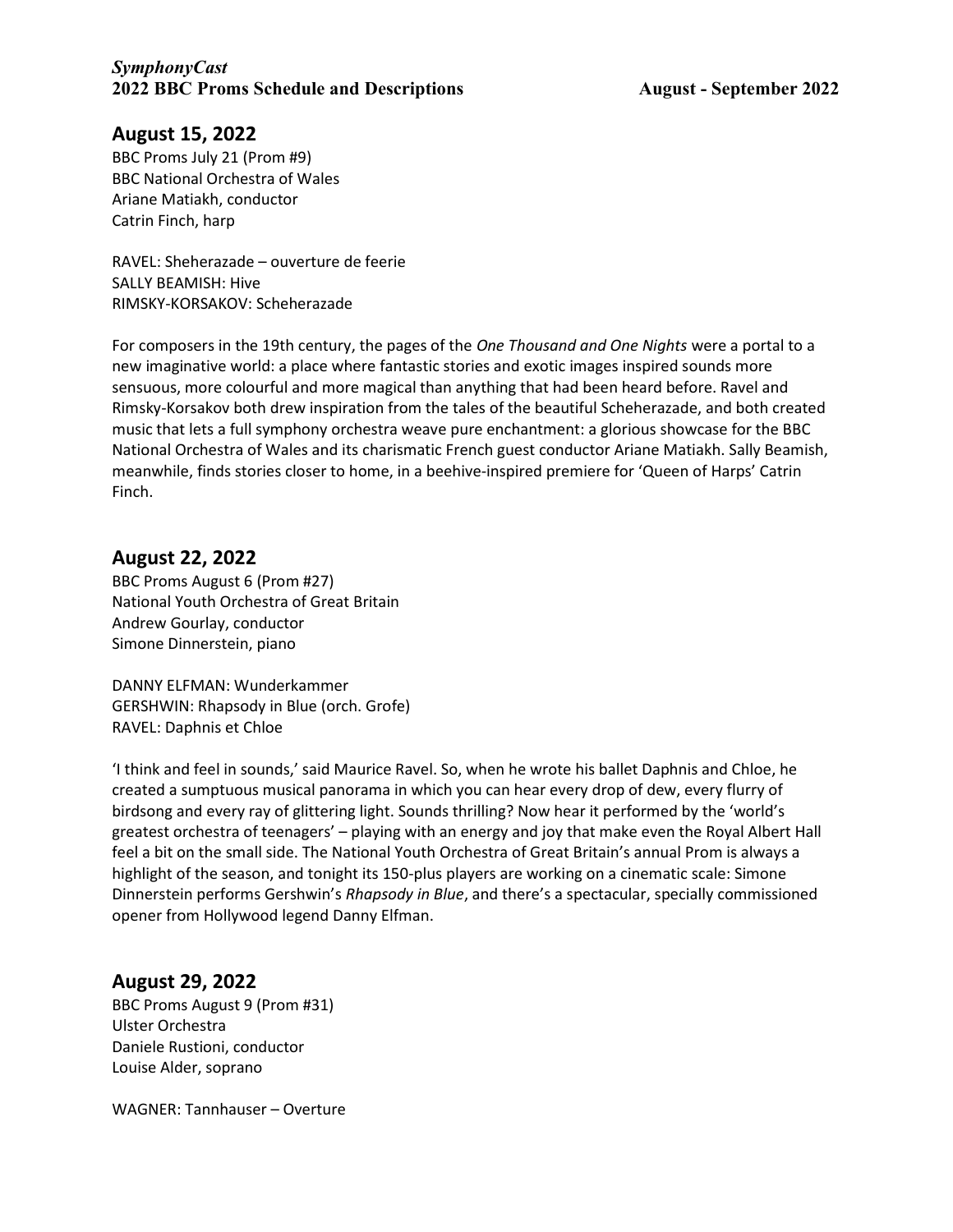WAGNER: Tannhauser – Venusberg Music STRAUSS: Four Last Songs MAHLER: Blumine SCHUMANN: Symphony No. 4 in d minor

There's an 'electric buzz in Belfast', according to at least one critic, and the combined energy of the Ulster Orchestra and its dynamic Chief Conductor Daniele Rustioni illuminates everything they play together. Tonight, it's all about Austro-German Romanticism at its most ardent: whether Schumann's punchy but poetic Fourth Symphony, the dreams of a young Gustav Mahler, or Wagner's thrillingly sensual opera of unleashed love, lust and creativity. Louise Alder is the soloist in Richard Strauss's Four Last Songs, and The Times called her 'a terrific talent, combining a big, lustrous voice with flawless intonation and keen intelligence'. This young British star could have been born to sing Strauss's lovely (and much-loved) final songs.

# September 5, 2022

BBC Proms August 13 (Prom #36) Vienna Radio Symphony Orchestra Marin Alsop, conductor Benjamin Grosvenor, piano

BARTOK: The Miraculous Mandarin – Suite PROKOFIEV: Piano Concerto No. 3 in C HANNAH EISENDLE: Heliosis DVORAK: Symphony No. 7 in d

Viennese orchestral playing is a byword for excellence, rooted in generations of tradition. But under its distinguished (and adventurous) American Music Director Marin Alsop, the Vienna Radio Symphony Orchestra takes that tradition as a starting point to look outwards – to explore. Bartók's bloodcurdling ballet suite prepares the way for Prokofiev's Third Piano Concerto: energising, unsentimental brilliance, brought to life by former BBC Radio 3 New Generation Artist Benjamin Grosvenor. And then, two very different facets of the Central European tradition: the windswept drama and dancing Bohemian melodies of Dvořák's magnificent Seventh Symphony, and the UK premiere of *Heliosis* – written specially for Alsop and the Vienna RSO by a young Viennese composer with a flair for drama.

# September 12, 2022

BBC Proms August 24 (Prom #49) London Symphony Orchestra London Symphony Chorus Simon Rattle, conductor Louise Alder, soprano; Dame Sarah Connolly, mezzo-soprano

BIRTWISTLE: Donum Simoni MMXVIII MAHLER: Symphony No. 2 in c minor, 'Resurrection'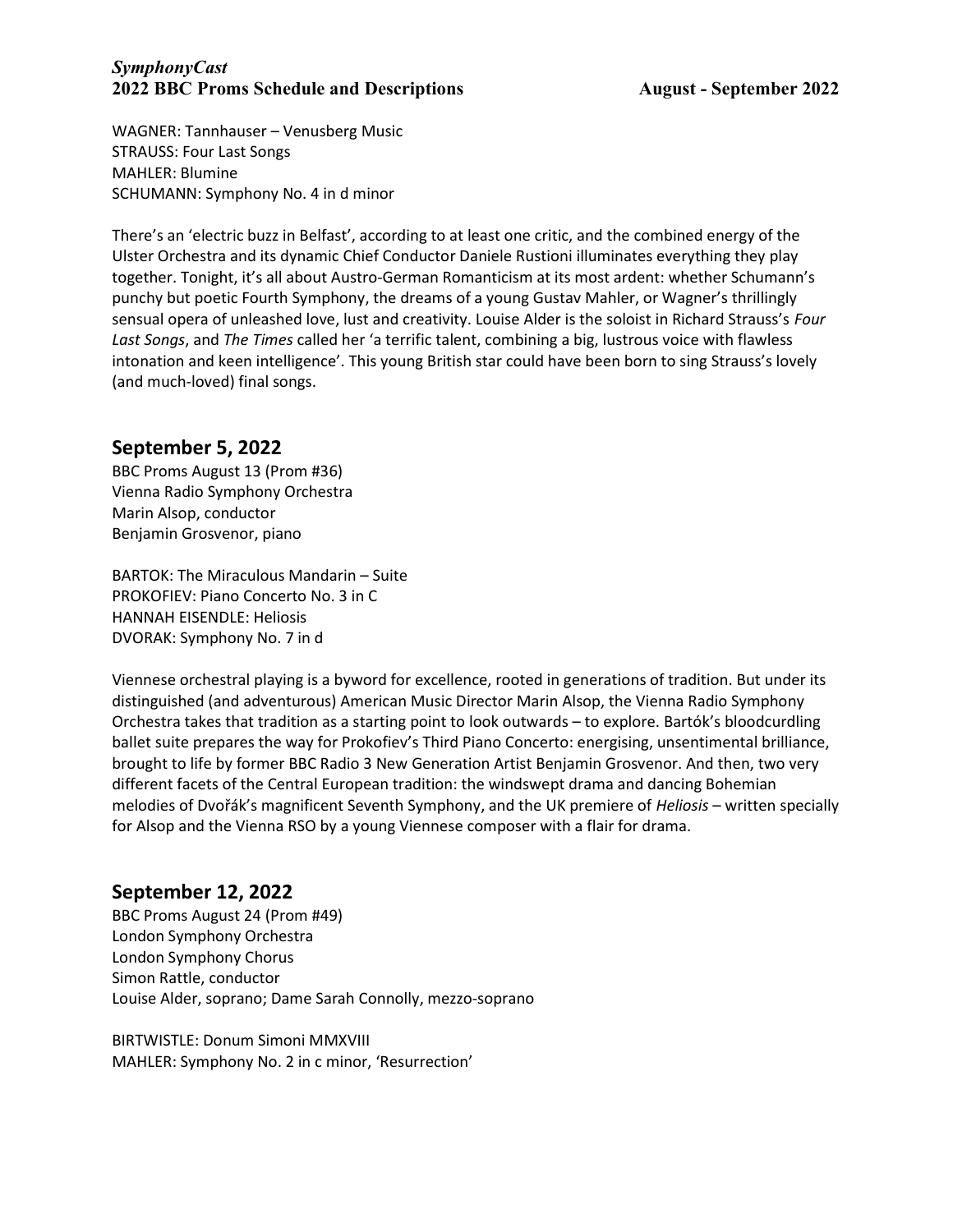The end has come, and in the silence after the Last Trumpet, a solitary bird is the only sound heard on Earth. The ambition of Gustav Mahler's 'Resurrection' Symphony staggers the imagination – an emotional odyssey on a cosmic scale that embraces tenderness, rage, dark humour and – yes – the end of the world itself. Sir Simon Rattle was still a teenager when he conducted his first performance of Mahler's Second Symphony, and it's been a personal touchstone at every stage of his career. Now, as he prepares to step down as Music Director of the London Symphony Orchestra, he pairs it with a short (but very personal) tribute from the late Harrison Birtwistle, one of Britain's most distinguished recent composers.

# September 19, 2022

BBC PROMS September 2 (Prom #61) Chineke! Orchestra Chineke! Chorus Kevin John Edusei, conductor Nicole Cabell, soprano; Raehann Bryce-Davis, mezzo-soprano; Zwakele Tshabalala, tenor; Ryan Speedo Green, bass-baritone

WALKER: Lilacs BEETHOVEN: Symphony No. 9 in d minor, 'Choral'

'Be embraced, all you millions!' Since the earliest days of the Proms, Beethoven's Ninth Symphony has had a special place in each season – and with its climactic choral 'Ode to Joy', it's one of those works that takes on a new meaning every time it's played. This year, it's performed by Chineke! – Europe's first majority Black and ethnically diverse orchestra, along with Chineke! Voices. BBC Cardiff Singer of the World Nicole Cabell leads a world-class team of solo singers, and opens the Prom with the haunting Lilacs, the heartfelt song-cycle with which George Walker became the first African American composer to win the Pulitzer Prize for Music.

# September 26, 2022

Last Night of the BBC PROMS September 10 BBC Symphony Orchestra BBC Symphony Chorus BBC Singers Dalia Stasevska, conductor Lise Davidsen, soprano; Sheku Kanneh-Mason,, cello

WILSON: 1922 COLERIDGE-TAYLOR: Deep River WAGNER: Tannhauser – 'Dich, teure Halle' MASCAGNI: Cavalleria rusticana – Easter Hymn VERDI: Macbeth – 'Vieni! T'affretta!' CARWITHEN: Overture 'ODTAA (One Damn Thing After Another)' DAVYDOV: At the Fountain; Fantasia on British Sea-Songs ARNE: Rule, Britannia! ELGAR: Pomp and Circumstance March No. 1 PARRY: Jerusalem (orch. Elgar)